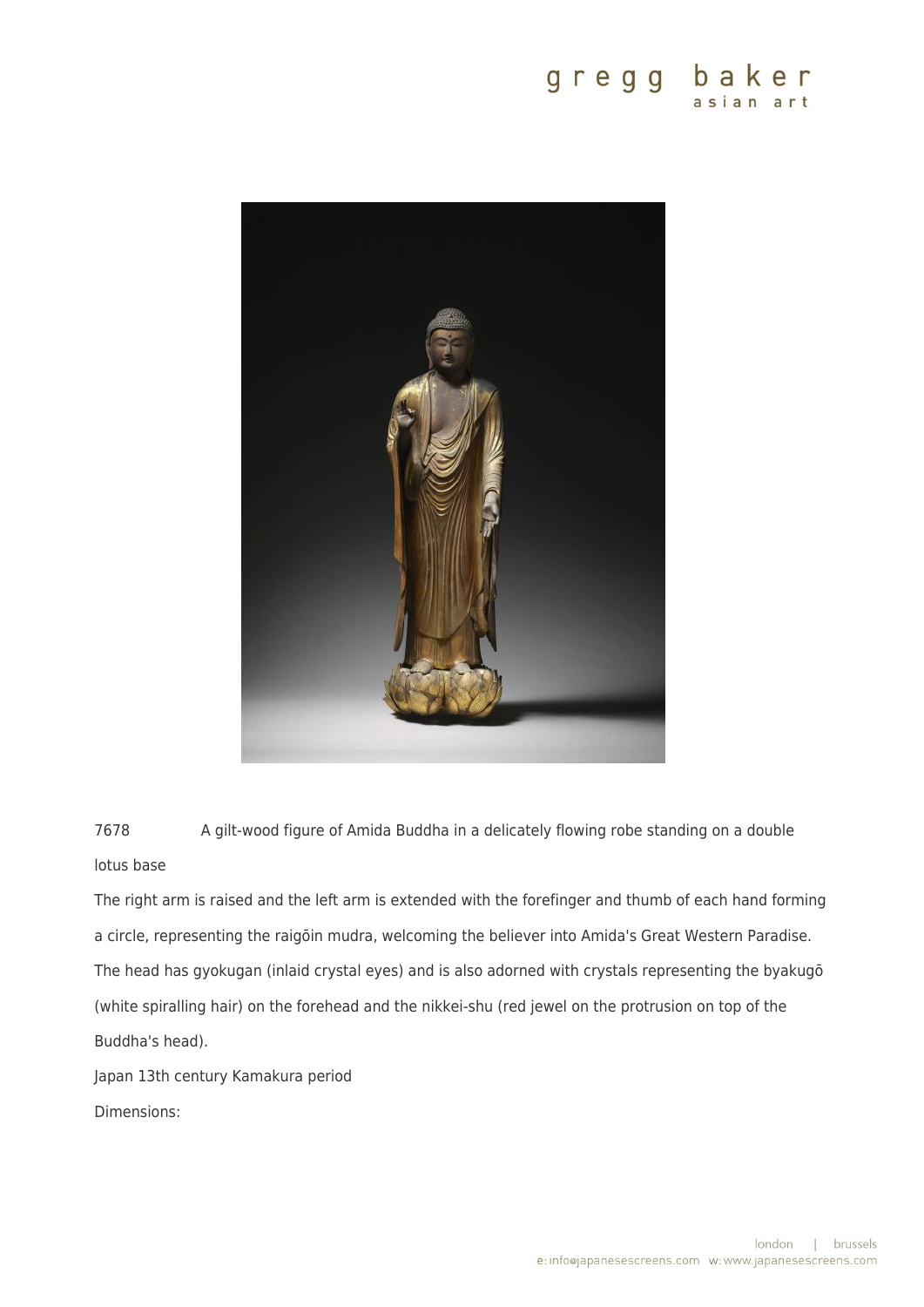Figure: H. 80cm x W. 27cm x D. 20cm (31¾" x 10¾" x 8")

Stand: H. 11cm x W. 25.5cm x D. 23cm (4½" x 10¼" x 9¼")

Figure and stand: H. 90.5cm x W. 27cm x D. 24cm (35 $\frac{3}{4}$ " x 10 $\frac{3}{4}$ " x 9 $\frac{1}{2}$ ")

Belief in Amida as Lord of the Western Paradise rose in popularity during the late 10thcentury. Based primarily on the concept of salvation through faith, it was not only a religion which appealed to a broad range of people, but also a direct assertion of piety against the dogmatic and esoteric ritual of the more traditional Tendai and Shingon sects. In Amida's Western Paradise the faithful are reborn, to progress through various stages of increasing awareness until finally achieving complete enlightenment. Images of Amida, Lord of the Western Paradise, are known in Japan from as early as the 7th century. Until the 11th century the deity was most frequently portrayed in a gesture of teaching and was worshiped primarily in memorial rituals for the deceased. However in the last two centuries of the Heian period worshippers started to concentrate more on the 'Teachings Essential for Rebirth' written by the Tendai monk Genshin (942-1017). The teachings describe the horrors of Buddhist hell and the glories of the Western Paradise that can be attained through nembutsu, meditation on Amida or the recitation of the deity's name.

Despite the apparent absence of formal variations in the images themselves, during the latter part of the Heian period important changes did occur in the nature of the rituals held in front of the Lord of the Western Paradise. By the twelfth century Image Halls dedicated to Amida were the ritual centres of most complexes. The function of memorial services was expanded so they benefited not only the dead, but the living too. Even rituals with no historical connection to the deity, such as the important services at the start of the New Year, were also held there. Of particular significance were the novel ritual practices that were held to guarantee one's rebirth in Amida's Western Paradise. Some, such as the re-enactment of the descent of Amida or the passing of one's last moments before death clutching a cord attached to the hands of the deity, were entirely new whilst others, which included the use of halls dedicated to Amida as temporary places of interment, reflected the fusion of more ancient practices with doctrines of rebirth.

This particular style of Amida Nyorai sculpture is called Annamiyō (Annami-style), a name which is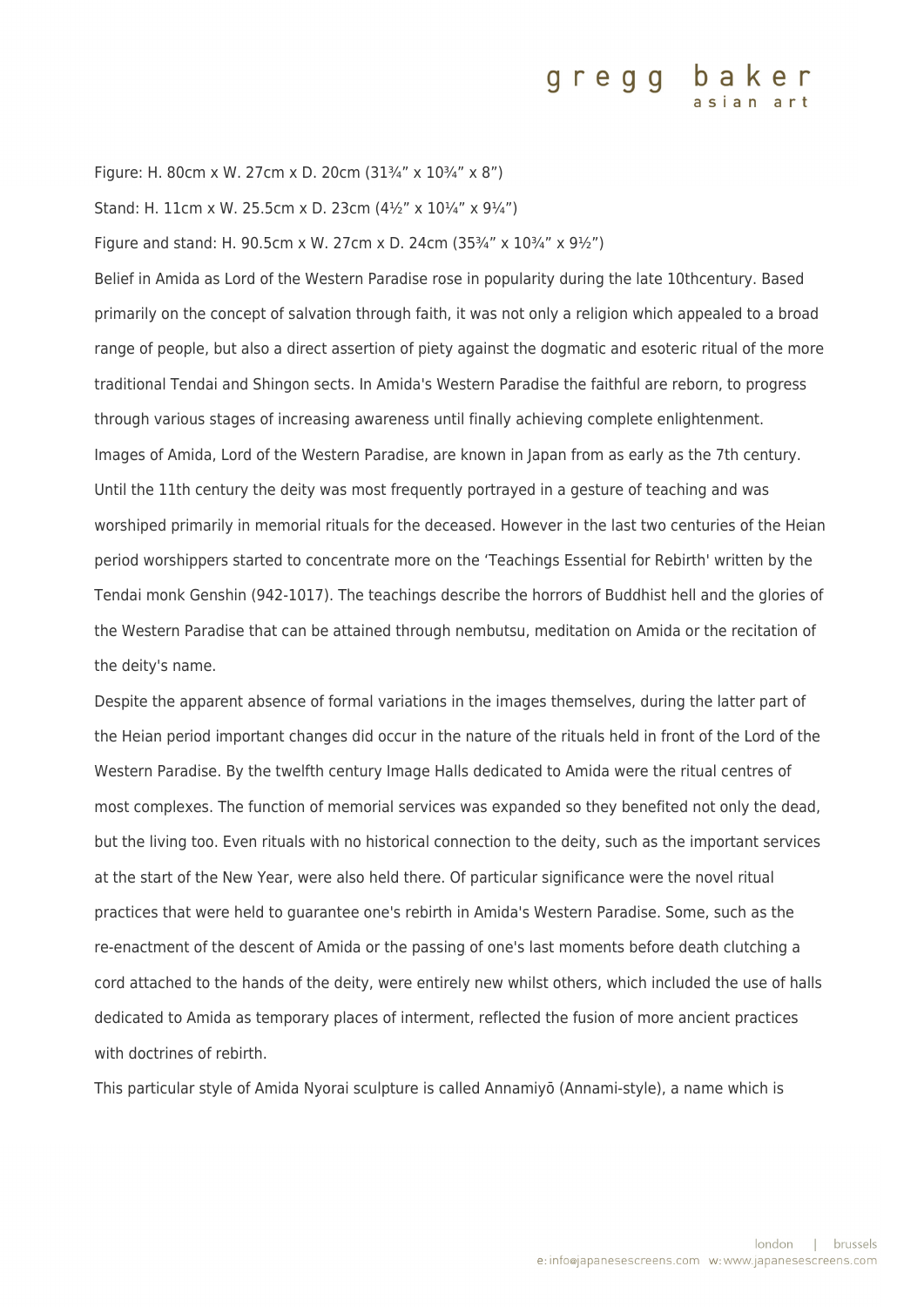derived from An-amidabutsu, a Buddhist title given to Kaikei (act. c. 1183-1223). Often compared with another Kei-School great master Unkei (d. 1224), Kaikei was one of the most important Buddhist sculptors in Japanese art history, active in the late-Heian to Kamakura periods. Kaikei's works are generally known to be graceful, while keeping the reality of the figure. With the rise of the Jōdo (Pure Land) Buddhism sect, Kaikei, as a devout believer, produced a number of San-jaku Amida (standing Amida figures of approx. 80cm to 1m high) with raigōin, a mudra welcoming believers into the Great Western Paradise, throughout his career. Their beautifully proportioned faces are gentle and intellectual, bodies are moderately fleshy and the pictorial robes drape delicately. In his later works, the drapery becomes more complicated, making the figures even more graceful. Widely favoured as the ideal embodiment of Amida Nyorai in Japan, Kaikei's style was carried on and developed by his followers and later generations. Most standing Amida figures produced during and after the time of Kaikei are said to be more or less influenced by his style.

For comparable examples by Kaikei, see:

Nara National Museum ed., The Buddhist Master Sculptor Kaikei: Timeless Beauty from the Kamakura Period, (Nara, 2017), no. 83 (13th century, Daienji temple, Osaka); no. 85 (13th century, Enjōji Temple, Shiga); no. 87 (1221, Kōrinji temple, Nara, Important Cultural Property); p. 156 (1211, Tōjuin temple, Okayama, Important Cultural Property); p.157 (c. 1221, Kōdaiin temple, Wakayama, Important Cultural Property);

Asia Society Museum ed., Kamakura, Realism and Spirituality in the Sculpture of Japan, (New Heaven and London, 2016), p.56-57, no. 4 (c. 1210, Kimbell Art Museum, Texas, no. AP 1984.01 a,b,c) For comparable examples of Amida Nyorai standing on a double lotus base see:

Tokyo National Museum ed., Tokubetsuten Kamakura-jidai no Chōkoku [Special Exhibition: Japanese Sculpture of the Kamakura Period], exhibition catalogue, (Tokyo, 1975), no. 61 (dated 1259, by Eisen, Tokyo National Museum, Important Cultural Property);

Nara National Museum ed., The Buddhist Master Sculptor Kaikei: Timeless Beauty from the Kamakura Period, (Nara, 2017), no. 62 (attributed to Gyokai, 1212, Jodo-school, Kyoto, Important Cultural Property);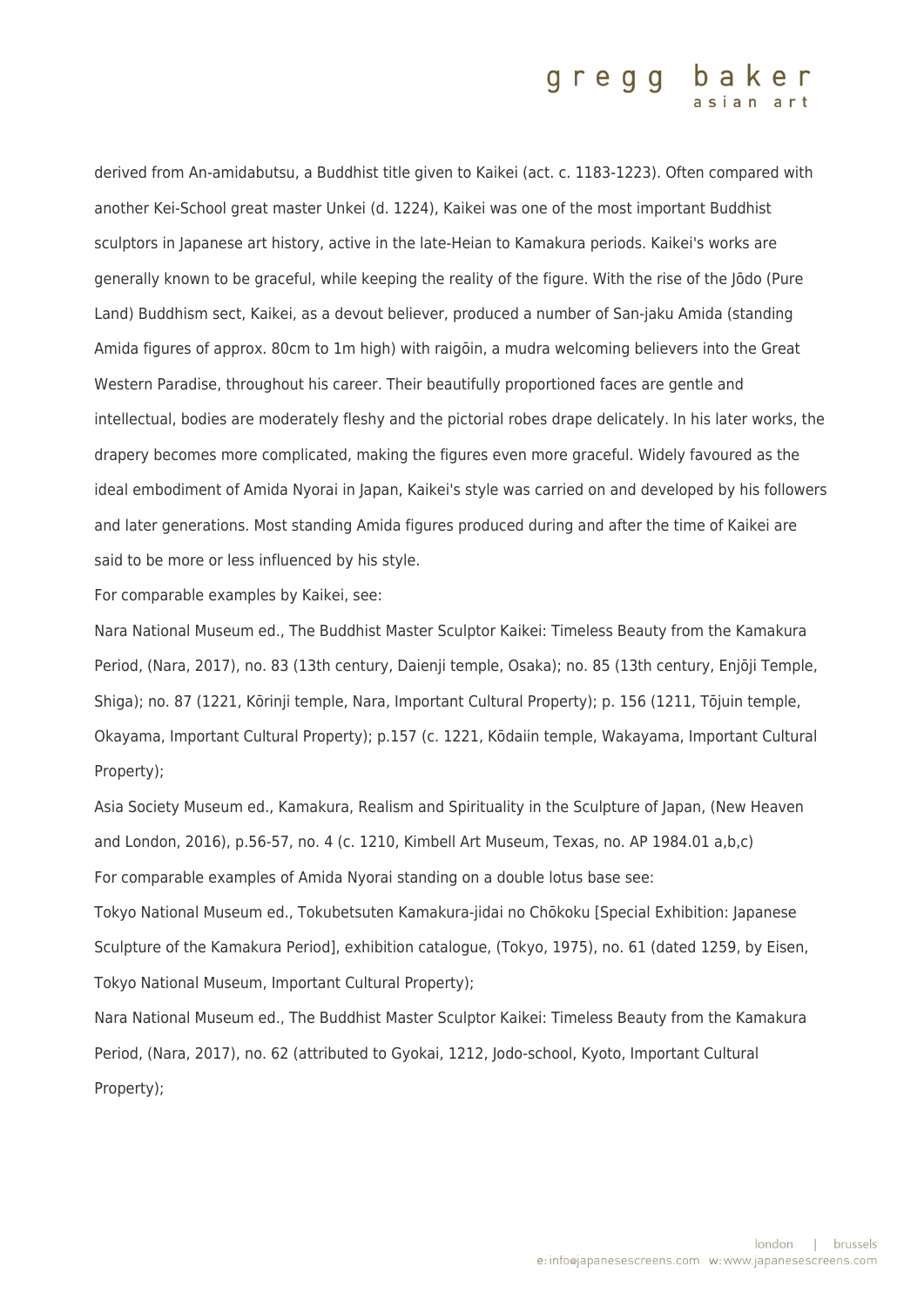#### gregg baker asian art

Asia Society Museum ed., Kamakura, Realism and Spirituality in the Sculpture of Japan, (New Heaven and London, 2016), p.102, no. 25 (mid-late 13th century, Asia Society, New York: Mr and Mrs John D. Rockefeller 3rd Collection) For comparable examples in bronze from Kamakura period see:

Nara National Museum, Bronze Sculpture of the Heian & Kamakura Periods (Special Exhibition), (Kyoto, 1976), p. 23, no. 47 (Yakushi Nyorai,

Ryūsenji temple, Akita), no. 48 (Yakushi Nyorai, dated 1248, Ryūzen, Obama-city, Fukui), p. 32, no. 74 (Amida Nyorai, dated 1314, Kinonesawa, Chiba).

Radio Carbon Dating Ref: RCD-9283

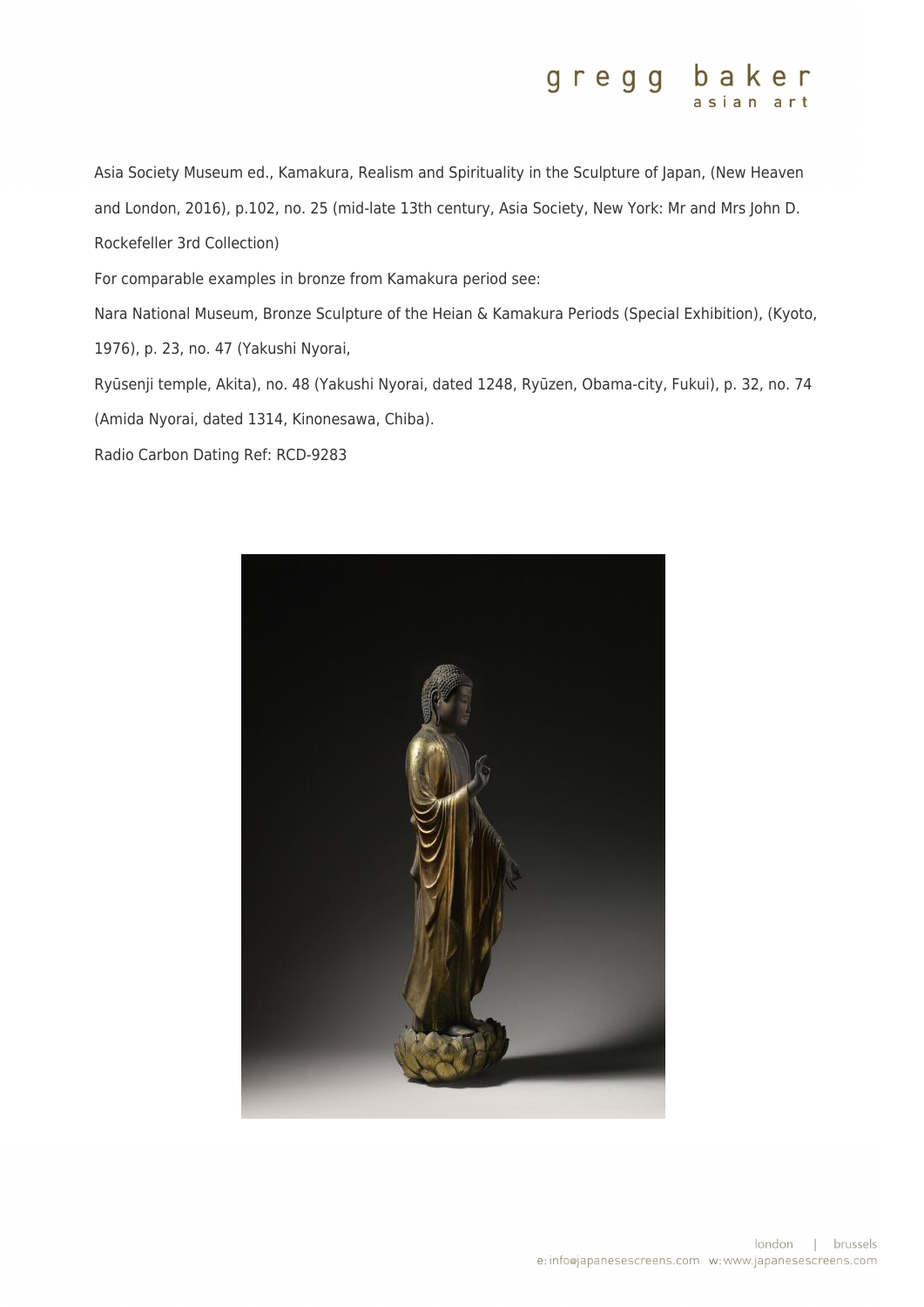